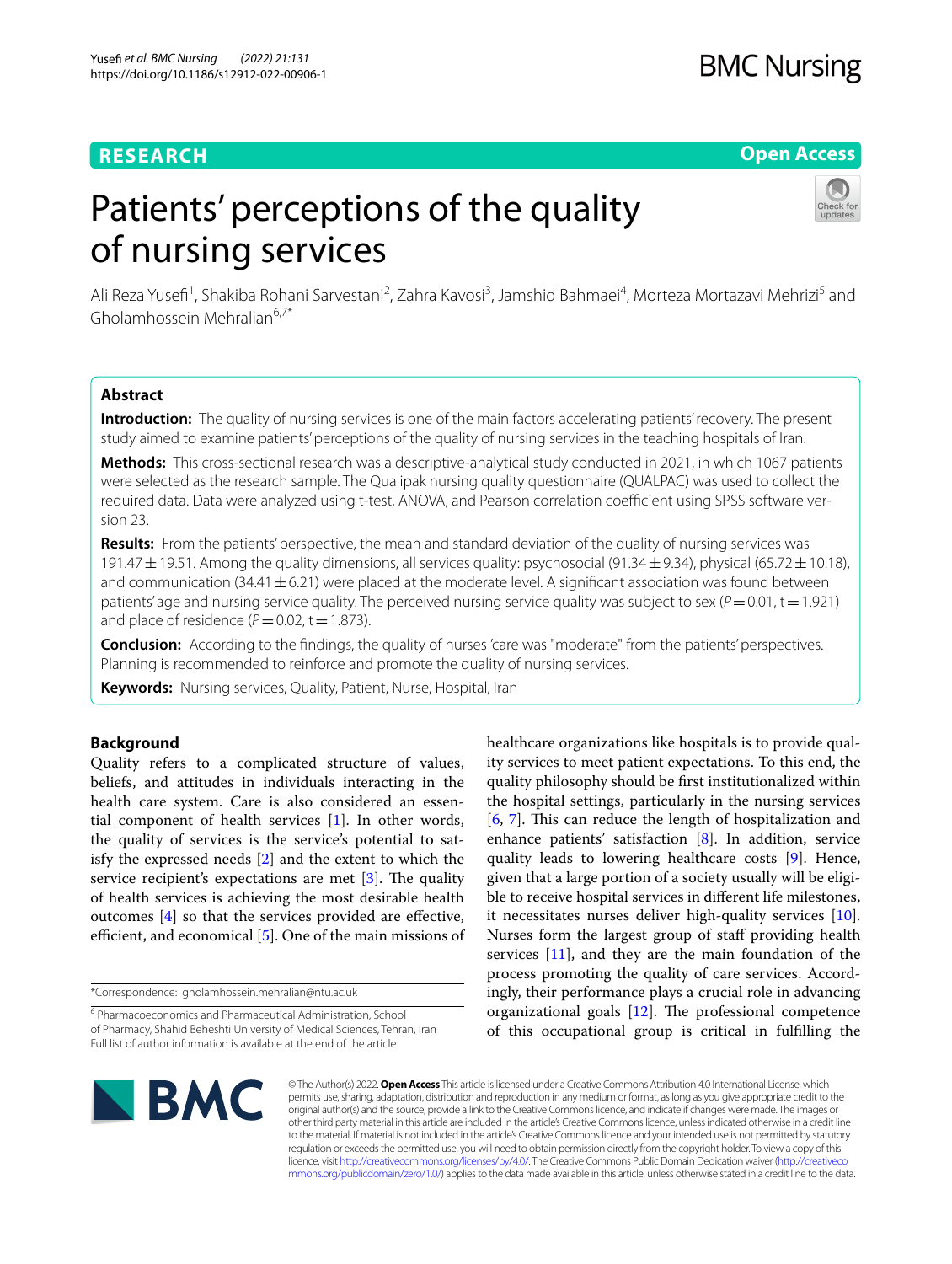health system's mission as such, the level of their professional competence and care is one of the main concerns for health systems and health care providers in diferent countries [[11\]](#page-8-10). Since patients are most frequently in contact with nurses, some experts exclusively attribute the acceptability of the provided services to nurses, and the prominent role of other treatment groups is often over-looked [[13\]](#page-8-12).

All patients have the right to receive high-quality services, and all caring nurses are in charge of facilitating this goal. In most countries, hospitals' accreditation and rating are affected by nursing care and its quality [\[14](#page-8-13)]. Moreover, nurses must be legally and ethically accountable for the quality of the offered care  $[15]$  $[15]$ . The quality of nursing care is the nurse's response to patients' physical, psychological, emotional, social, and spiritual needs so that they can return to their healthy and normal lives while patients and nurses' have also been satisfied [\[16](#page-8-15)]. From another perspective, nursing care is of great importance in health care systems [[17\]](#page-8-16), and care is a basic and pivotal reality in nursing [[18\]](#page-8-17). Schroyer et al. highlighted the necessity of quality measurement in a competitive healthcare environment [[19](#page-8-18)]. On the other hand, due to the increase in health care costs, the persistent improvement of the quality of nursing services is necessary, and quality control of nursing services is also a must to promote patient satisfaction [\[20](#page-8-19)]. Nantsupawat et al. showed that from the patients' point of view, quality nursing care facilitates access to physical, psychological, and social care [[21\]](#page-8-20). It is well addressed that nursing services can decrease patients' recovery time and help them go back home [[13\]](#page-8-12). In contrast, low-quality services cause patients to experience severe symptoms, hospital infections, and psychological dysfunction such as anxiety and depression [\[22](#page-8-21)].

Given that nurses provide the largest proportion of treatment care services to patients, they play a signifcant role in improving the quality of services [\[23](#page-8-22)]. Patients have the right to receive acceptable and high-quality nursing care [[24\]](#page-8-23). In today's health systems, the quality of nursing services is exposed to many challenges. Furthermore, some recent studies on nursing have indicated that the quality of nurses' care is relatively low  $[25, 26]$  $[25, 26]$  $[25, 26]$  $[25, 26]$  $[25, 26]$ . The results of a study in 2012 in 12 European countries and the United States revealed the low quality of nursing care in countries such as Ireland and Greece [[26\]](#page-9-1).

However, most patients and clients demand high-quality services due to their increased awareness in the feld of health and also the increased costs of health services [[27\]](#page-9-2).

According to some experts, promoting the quality of services enhances productivity, reduces costs, and thus increases patient satisfaction [\[28](#page-9-3)]. Evidence suggests that understanding the diferent perspectives of stakeholders, including patients, caregivers, cost payers, and the general public, on care delivery is of paramount importance to design appropriate programs to improve service quality [[29\]](#page-9-4). On the other hand, evaluating the quality of nursing care make improvements in the way services are provided so that services are ofered in accordance with standard health patterns [\[30\]](#page-9-5). Relevant studies show that the assessment of the care quality leads to fostering practical skills and promoting competencies, detecting shortcomings, providing more accurate services, eliminating problems and dissatisfaction in departments, thereby ultimately motivating the provision of higher quality care and meeting patients' needs [[31\]](#page-9-6). Previous studies suggest that continuous and periodic review of the quality of nursing care from diferent perspectives can facilitate the detection of strengths and weaknesses and contribute to developing optimal programs to improve the quality of services. Neishabory et al. found out that the quality of nursing care was acceptable from the perspective of 92.6% of nurses regarding the psychosocial dimension and 56.8% of nurses regarding the communication dimension. Moreover, the quality of nursing care was acceptable from the perspective of 31.6% of patients regarding the psychosocial dimension and 24.7% of patients regarding communication [[32\]](#page-9-7). In their study, Shannon et al. revealed that the average quality of care was 81.69% for patients, 73.86% for nurses, and 83.55% for physicians [[33\]](#page-9-8).

Given that nursing care is one of the most fundamental issues in nursing and results in improving the level of services offered to the community and the more immediate recovery of patients, the present study aimed to assess the quality of nursing care from the perspective of patients in teaching hospitals afliated with the Shiraz University of Medical Sciences in 2021. Compared to previous research, this study was performed at several centers with a relatively large sample. In addition, we assessed a wide range of patients' views who have been admitted to diferent wards, leading to a better understanding of the nursing service quality.

## **Methods**

## **Design and setting**

This is a descriptive, cross-sectional study conducted in 14 hospital settings where 3043 nurses are working.

## **Participants**

The study population encompassed patients admitted to these hospitals. Using the Cochran formula and the confdence level as 95%, d (3%), and P 50%, a sample of 1067 was estimated.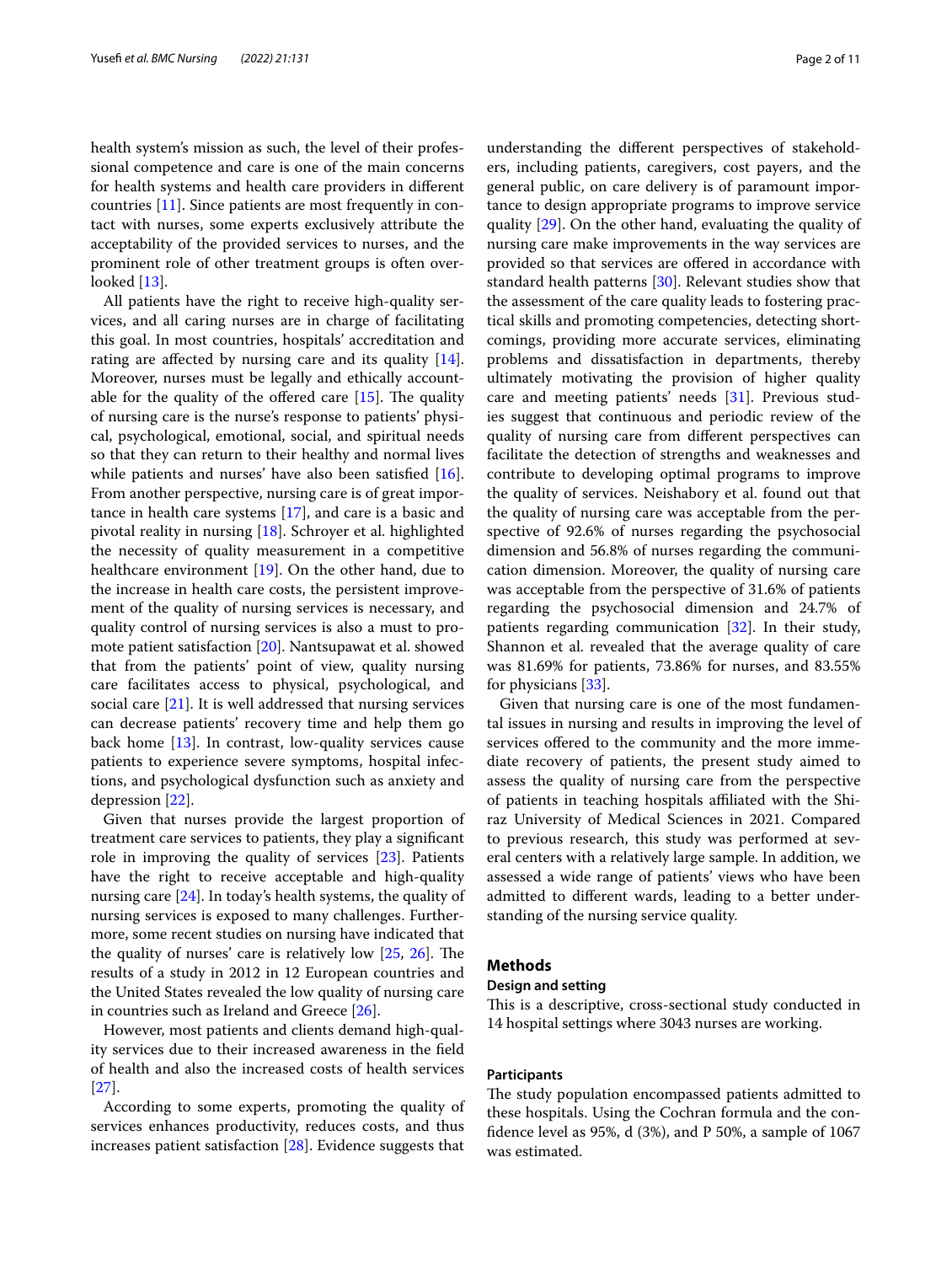$$
n = \frac{z_{1-a/2}^2 P(1-P)}{d^2}
$$

These numbers were selected using the stratified sampling method from each hospital. In each hospital, patients were randomly selected using the aforementioned method proportionate to the size of each ward. Inclusion criteria were willingness to participate in the study, being aged above 18 years, staying in one of the hospitals for at least 48 h, and not sufering from a mental disorder as confrmed by the treating physician. Exclusion criteria were inability to respond, lack of awareness, and unwillingness to participate in the study.

## **Instruments**

Patient Demographic Information Questionnaire and QUALPAC (Quality Patient Care Scale [\[34](#page-9-9)] were used as data collection tools. QUALPAC contains 72 items examining the quality of nursing services in psychosocial (33 items), physical dimension (26 items), and communication dimension (13 items) dimensions. Each item was scored using a Likert scale with the following options: very low (score 1), low (score 2), medium (score 3), high (score 4), very high (score 5). Regarding the score ranges, the scores of the psychosocial dimension were classifed as low (33–77), moderate (78–122), high (123–165). The physical dimension was scored as low (26–60), moderate  $(61–95)$ , and high  $(96–130)$ . The communication scores were low (13–30), moderate (31–48), and high (49–65). The total scores of QUALPAC were low  $(72-168)$ , moderate (169–265), and high (266–360). Haghighi Khoshkho et al. confrmed the validity of this tool and adapted it to Iranian culture  $[35]$  $[35]$ . The reliability of the questionnaire is also confrmed in previous studies [[36](#page-9-11), [37\]](#page-9-12).

#### **Procedure and statistical analysis**

Regarding the research procedures, two of the researchers (SRS and MMM) referred to the concerned hospitals on diferent weekdays in morning, evening, and night shifts and distributed questionnaires, and collected the required information. Individuals willingly took part in the study and flled out the questionnaire. After obtaining the necessary permits from the Shiraz University of Medical Sciences and explaining the objectives of the project to the participants, the confdentiality of information was emphasized, and their verbal satisfaction was obtained. Questionnaires were then distributed among the patients. Questionnaires were completed by the patients; however, some patients asked the research team (SRS and MMM) to help them fll out the survey.

Then the questionnaires were completed independently and returned. Afterward, the collected data were imported to SPSS software version 23. We performed Pearson's correlation to test the relationship between the nurses' services quality and patients' age. T-test has been used to investigate the mean diference between the nurses' services quality based on patients' sex and place of residence. To analyze if there are any diferences between the nurses' quality services and participants' profles such as marital status, education, and income level variables, the ANOVA test has been applied.

## **Results**

According to the descriptive fndings, most of the patients were in the age group of 20–35 years (35.80%), male (56.98%), and urban residents (55.58%), married (47.71%), with a diploma and higher education (64.94%) and an income level of 10–20 million Rials (380.735– 764.47 US \$) (51.45%) (Table [1](#page-2-0)).

As presented in Table [2](#page-3-0), the total quality of nursing care from the patients' perspectives was  $191.47 \pm 19.51$ , indicating a moderate quality level: psychosocial  $(91.34 \pm 9.34)$ , physical  $(65.72 \pm 10.18)$ , and communication  $(34.41 \pm 6.21)$ .

In Table [3](#page-4-0), among the domains of the psychosocial dimension from the patients' perspectives, "paying attention to patients' request to meet a clergyman" had the lowest score  $(2.43 \pm 0.27)$ .

<span id="page-2-0"></span>

| <b>Table 1</b> Frequency distribution of patients |  |  |
|---------------------------------------------------|--|--|
|---------------------------------------------------|--|--|

| Variables                 | Category            | <b>Frequency (Percent)</b> |  |
|---------------------------|---------------------|----------------------------|--|
| Age (year)                | < 20                | 129 (12.09)                |  |
|                           | $20 - 35$           | 382 (35.80)                |  |
|                           | $36 - 50$           | 342 (32.05)                |  |
|                           | > 50                | 214 (20.06)                |  |
| Sex                       | Male                | 608 (56.98)                |  |
|                           | Female              | 459 (43.02)                |  |
| <b>Place of residence</b> | Rural               | 474 (44.42)                |  |
|                           | Urban               | 593 (55.58)                |  |
| <b>Marital status</b>     | Single              | 474 (44.42)                |  |
|                           | Married             | 509 (47.71)                |  |
|                           | Divorced            | 46 (4.31)                  |  |
|                           | Widowed             | 38 (3.56)                  |  |
| Level of education        | Illiterate          | 61 (5.72)                  |  |
|                           | Primary school      | 134 (12.56)                |  |
|                           | Middle school       | 179 (16.78)                |  |
|                           | Diploma and higher  | 693 (64.94)                |  |
| <b>Income Level</b>       | No income           | 381 (35.71)                |  |
| (per month)               | 10-20 million Rials | 549 (51.45)                |  |
|                           | 21-30 million Rials | 102 (9.56)                 |  |
|                           | > 30 million Rials  | 35 (3.28)                  |  |
| Total                     |                     | 1067 (100)                 |  |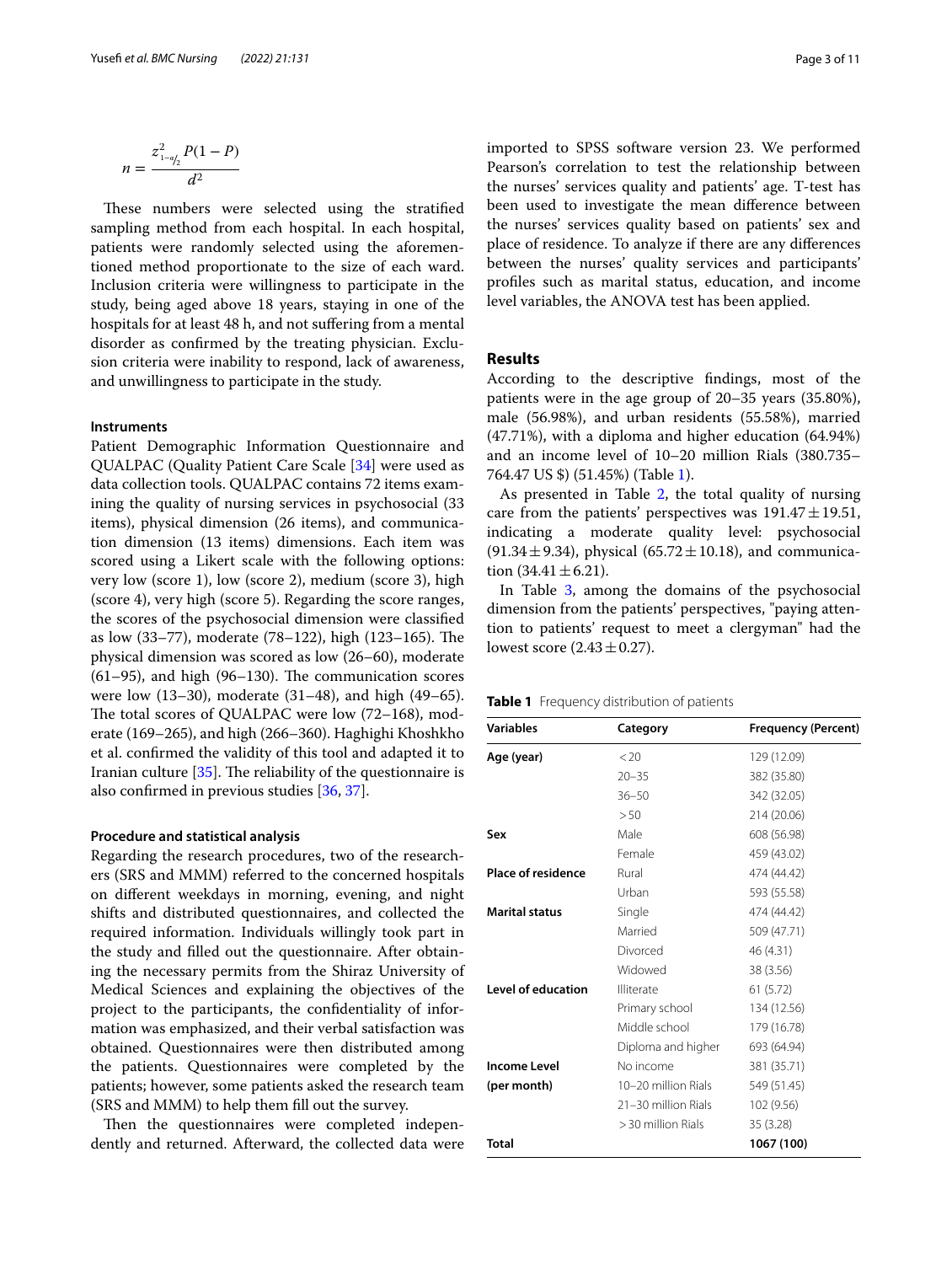<span id="page-3-0"></span>**Table 2** Frequency distribution of quality of nursing care and its dimensions from patients' perspectives

| <b>Dimensions</b>                  | Level of quality | <b>Frequency (Percent)</b> |
|------------------------------------|------------------|----------------------------|
| Psychosocial                       | Low              | 127 (11.90)                |
|                                    | Moderate         | 748 (70.10)                |
|                                    | High             | 192 (18.00)                |
|                                    | Mean $\pm$ SD    | $91.34 \pm 9.34$           |
| Physical                           | l ow             | 152 (14.25)                |
|                                    | Moderate         | 716 (67.10)                |
|                                    | High             | 199 (18.65)                |
|                                    | Mean $\pm$ SD    | $65.72 \pm 10.18$          |
| Communication                      | l ow             | 208 (19.49)                |
|                                    | Moderate         | 663 (62.14)                |
|                                    | High             | 196 (18.37)                |
|                                    | $Mean \pm SD$    | $34.41 \pm 6.21$           |
| Total quality of nurs-<br>ing care | l ow             | 175 (16.40)                |
|                                    | Moderate         | 684 (64.11)                |
|                                    | High             | 208 (19.49)                |
|                                    | Mean $\pm$ SD    | $191.47 \pm 19.51$         |

According to Table [4](#page-5-0), among the physical domains, from the patients' perspectives, "using aromatic substances to deodorize the environment" had the lowest score  $(2.39 \pm 0.29)$ .

As shown in Table [5](#page-5-1), among the communication domains from the patients' perspectives, "providing the patient's family with enough time to ask their questions" had the lowest score  $(2.48 \pm 0.26)$ .

Findings indicated a positive relationship between age nurses' services quality (*r*=0.536, *P*=0.03), signifying that with increasing age, patients showed better views regarding nurses' services quality. The perceived nurses service quality was subject to sex  $(P=0.01, t=1.921)$ and place of residence  $(P=0.02, t=1.873)$ . The average quality of nursing care was higher from the perspectives of female patients  $(193.29 \pm 19.87)$  than male patients  $(189.66 \pm 18.65)$ . Moreover, patients living in rural areas (197.76  $\pm$  20.34) had a higher average nursing care quality than urban residents  $(185.19 \pm 16.24)$ .

There was no statistically significant difference in the quality of nursing care according to marital status, education level, and income level (Table [6\)](#page-6-0).

## **Discussion**

The aim of this study was to investigate patients' perceptions of the quality of nursing services in teaching hospitals settings. According to the frst part of the research results, the average quality of nursing care from patients' perspectives was assessed to be moderate. In line with the fndings of this study, the results of several studies indicate the average level of quality of nursing services from the perspective of patients [\[38](#page-9-13)[–45\]](#page-9-14). However, the fndings of some studies showed that the quality of nursing services from the patients' point of view was at a desirable and acceptable level  $[46-55]$  $[46-55]$  $[46-55]$ . The results of some other studies also indicated an inappropriate and unfavorable level of quality of nursing services [[56](#page-9-17), [57](#page-9-18)]. The difference between the results of this study and other similar ones could be due to the research environment, society and the sample size, and diferences in the sociocultural status of the participants. In the present study, the prevalence of the Covid19 pandemic could afect the quality of nursing services and subsequently patients' perception of this quality, leading to reducing the quality of care to a moderate level. Therefore, it is necessary for senior managers of hospitals to plan and take action to improve the quality of nursing services and positive perceptions of patients towards this quality.

The average quality of nursing care in the psychosocial dimension from the patients' perspectives was assessed to be at a moderate level. In this regard, the results of various studies indicate diferent levels of quality of nursing care in the psychosocial dimension. In the study of Dabirian and colleagues, most of the patients assessed the quality of nursing care in the psychosocial dimension as poor [[38](#page-9-13)]. However, according to Neishabory et al., the quality of nursing care in the psychosocial dimension was not desirable for patients [[32\]](#page-9-7). Haghighi Khoshkho et al. also reported the unsatisfactory quality of care for most patients in psychosocial and communication dimensions [[35\]](#page-9-10). In Zamanzadeh et al's study regarding the patients' attitudes towards the quality of care, the highest dissatisfaction was associated with meeting patients' social needs [\[57](#page-9-18)]. Also, in the study of Jamsahar et al., less than half of the patients (37.4%) reported the quality of nursing services in the desired psychosocial dimension [\[58](#page-9-19)]. The results of another study showed that hospitalized patients expect psychosocial interventions from health professionals to reduce mental health risks [[59\]](#page-9-20). The findings of the present study and the above studies indicate that the psychosocial dimension of service quality needs more attention from nurses. Nurses have a legal and ethical responsibility and commitment to the quality of care they provide and should know that their psychosocial skills and expertise and skills in providing care afect the patient's perception of the quality of care. Since the nurse's primary task is to meet patients' basic needs by communicating, intervening, assisting, and supporting their treatment, if nurses can communicate properly with patients, the quality of nursing care will be promoted. Moreover, if the care provided is appropriate and accurate, patients will be more satisfed [[60](#page-9-21)].

Regarding another part of the fndings of the present study, the average quality of nursing care in the physical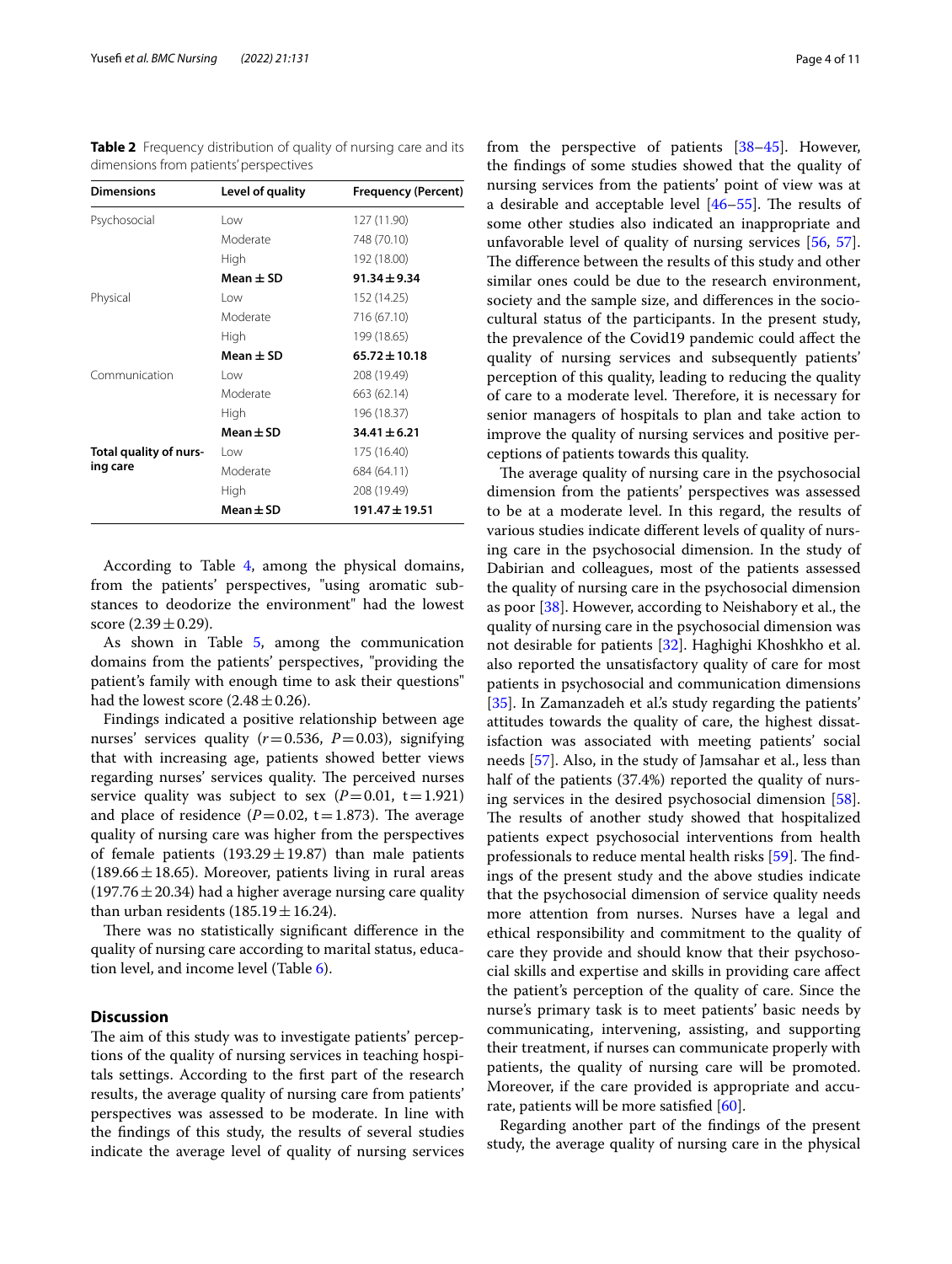<span id="page-4-0"></span>**Table 3** Frequency distribution of psychosocial domains of quality of nursing care from patients' perspectives

| Domains of psychosocial dimension                                                                            | $Mean \pm SD$    |
|--------------------------------------------------------------------------------------------------------------|------------------|
| 1. Responding to patients' questions Patiently                                                               | $2.66 \pm 0.28$  |
| 2. Providing an appropriate environment to answer patient's questions                                        | $2.73 \pm 0.19$  |
| 3. Talking to colleagues only about meeting patients' needs                                                  | $2.76 \pm 0.22$  |
| 4. Tone of the nurses' voice indicating their interest in solving patients' problems and meeting their needs | $2.83 \pm 0.27$  |
| 5. Paying attention to patients' words                                                                       | $2.71 \pm 0.16$  |
| 6. Feeling satisfied after talking with nurses                                                               | $2.85 \pm 0.18$  |
| 7. Calling patients by name, not by bed number                                                               | $7.93 + 0.14$    |
| 8. Introducing nurses to patients                                                                            | $2.91 \pm 0.23$  |
| 9. Nurses' rational behaviors in cases of inappropriate behaviors exhibited by patients                      | $2.65 \pm 0.28$  |
| 10. Spending more time with nurses when a patient feels lonely                                               | $2.73 \pm 0.36$  |
| 11. Talking to patients if they are tired of treatment and encouraging them to pursue treatment              | $2.70 \pm 0.17$  |
| 12. Not getting angry or expressing impolite words when dealing with patients                                | $2.90 \pm 0.38$  |
| 13. Nurses' ability to diagnose and reduce patient anxiety                                                   | $2.87 + 0.14$    |
| 14. Staying with patients if they feel anxious and sparing efforts to decrease such a feeling                | $2.85 \pm 0.14$  |
| 15. Allowing one of the patient's family members to stay with him/her if the anxiety level does not decrease | $2.93 \pm 0.29$  |
| 16. Explaining once more with a happy face and without expressing discomfort to patients                     | $2.78 \pm 0.21$  |
| 17. Explaining medical care procedures and tests to patients                                                 | $2.83 \pm 0.16$  |
| 18. Informing patients about their recovery process                                                          | $2.78 \pm 0.19$  |
| 19. Informing patients about the arrival and departure of the nurse                                          | $2.68 \pm 0.29$  |
| 20. Adopting therapeutic measures when they have the least interference with the appointment time            | $2.96 \pm 0.31$  |
| 21. Providing an appropriate environment for patients to communicate with their families                     | $2.64 \pm 0.33$  |
| 22. Paying attention to patients' requests to meet a clergyman                                               | $2.43 \pm 0.27$  |
| 23. Teaching patients to perform religious duties considering their physical status                          | $2.61 \pm 0.25$  |
| 24. Providing information to patients about their diseases                                                   | $2.93 \pm 0.11$  |
| 25. Dominating trust between patients and nurses                                                             | $2.80 \pm 0.17$  |
| 26. Paying attention to patients' opinions regarding the provided care and, if possible, observing them      | $2.73 \pm 0.26$  |
| 27. Answering patients' questions with kindness and patience                                                 | $2.82 \pm 0.28$  |
| 28. Introducing a new patient to other patients                                                              | $2.59 \pm 0.17$  |
| 29. Explaining to patients the reasons why to observe some ward rules                                        | $2.69 \pm 0.32$  |
| 30. Introducing a patient to patients with similar problems                                                  | $2.64 \pm 0.19$  |
| 31. Training patients to do their personal chores alone considering their physical status                    | $2.81 \pm 0.24$  |
| 32. Encouraging families to care for their patients                                                          | $2.85 \pm 0.18$  |
| 33. Talking about topics of interest to patients during care procedures                                      | $2.76 \pm 0.22$  |
| <b>Total</b>                                                                                                 | $91.34 \pm 9.34$ |

dimension was evaluated by patients to be at a moderate level. In Haghighi Khoshkho et al.'s study, 42% of patients rated the quality of nursing care in the physical dimension as acceptable [\[35](#page-9-10)]. Hosseinzadeh et al. also revealed that nurses' caring behaviors were acceptable and that they focused more on the physical dimension of care [[61\]](#page-9-22). In the study of Jamsahar et al., Only 38.8% of patients reported a good quality of nursing care in the physical dimension [\[58](#page-9-19)]. Gishu et al. further reported that the quality of nursing care in the physical dimension was below average [\[44](#page-9-23)].

Studies in developing countries have highlighted the physical dimensions of care more than the psycho-emotional dimensions [[62,](#page-9-24) [63\]](#page-9-25). It is important to note that nurses should value physical and psycho-social care equally when working with patients [[63,](#page-9-25) [64](#page-9-26)]. According to patients, a good nurse is someone who, in addition to providing acceptable care, can provide appropriate general and physical support [\[64](#page-9-26)]. Since behaviors in the physical dimension are more tangible and measurable than those in the psychosocial dimension, nurses may prefer to focus on the caring behaviors that are most frequently questioned  $[65]$  $[65]$ . Therefore, pay attention to the physical aspect of the quality of nursing care, such as observing personal hygiene by nurses, helping patients to do personal chores in case of disability, recognizing the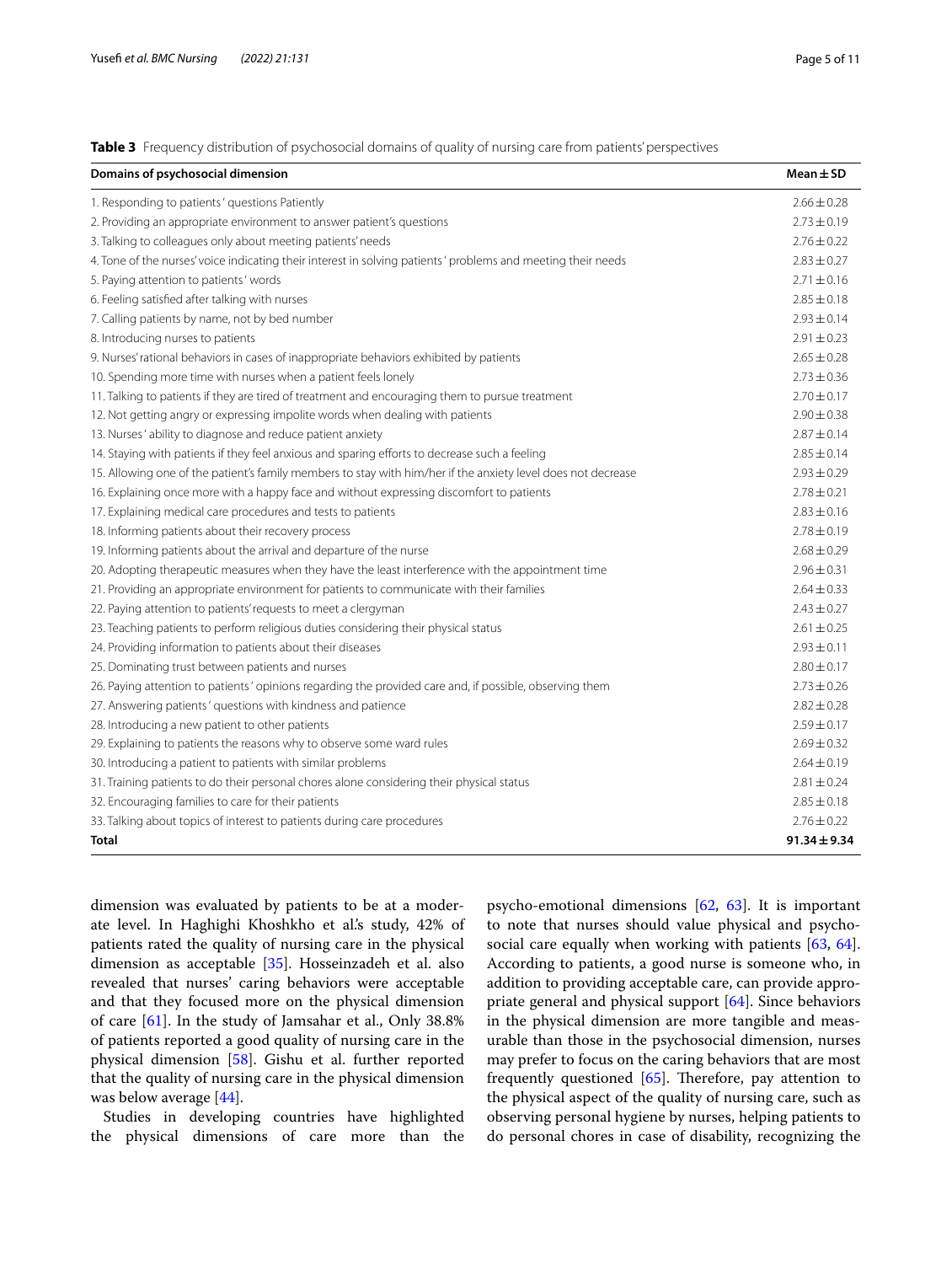<span id="page-5-0"></span>**Table 4** Frequency distribution of physical domains of quality of nursing care from patients' perspectives

| Domains of the physical dimension                                                                         | $Mean \pm SD$     |
|-----------------------------------------------------------------------------------------------------------|-------------------|
| 1. Observing personal hygiene by nurses                                                                   | $2.83 \pm 0.41$   |
| 2. Making necessary equipment available                                                                   | $2.51 \pm 0.28$   |
| 3. Adjusting the bar next to the bed and explaining about it                                              | $2.53 \pm 0.36$   |
| 4. Meeting daily health needs                                                                             | $2.49 \pm 0.39$   |
| 5. Helping patients to do personal chores in case of disability                                           | $2.63 \pm 0.31$   |
| 6. Monitoring environmental health daily                                                                  | $2.44 + 0.22$     |
| 7. Using aromatic substances to deodorize the environment                                                 | $2.39 \pm 0.29$   |
| 8. Providing psychological support for patients                                                           | $2.59 + 0.34$     |
| 9. Adopting necessary care measures with appropriate skills                                               | $2.64 \pm 0.38$   |
| 10. Adopting the necessary care to maintain skin health                                                   | $2.62 \pm 0.32$   |
| 11. Paying attention to patients' weight changes                                                          | $2.55 \pm 0.24$   |
| 12. Paying attention to patients' dietary pattern                                                         | $2.51 \pm 0.39$   |
| 13. Paying attention to patients' sleep and rest pattern                                                  | $2.48 \pm 0.25$   |
| 14. Paying attention to patients' defecation pattern                                                      | $2.49 \pm 0.34$   |
| 15. Recognizing the cause of pain quickly and trying to eliminate or reduce it                            | $2.62 \pm 0.19$   |
| 16. Paying attention to patients' dissatisfaction with the venous injection site and trying to resolve it | $2.52 \pm 0.24$   |
| 17. Explaining about the correct performance of sports movements, if required                             | $2.46 \pm 0.36$   |
| 18. Teaching proper breathing and discharging lung secretions and its cause                               | $2.50 \pm 0.33$   |
| 19. Helping patients to get out of bed and walk                                                           | $2.51 \pm 0.23$   |
| 20. Training intermittent rest during activities to conserve energy                                       | $2.44 \pm 0.26$   |
| 21. Teaching reasons for getting out of bed after surgery                                                 | $2.43 \pm 0.37$   |
| 22. Explaining reasons for following a special diet                                                       | $2.53 \pm 0.28$   |
| 23. Asking patients' names before giving medicines                                                        | $2.48 \pm 0.22$   |
| 24. Explaining the therapeutic effects of medicines                                                       | $2.47 + 0.19$     |
| 25. Explaining the side effects and warnings of medicines                                                 | $2.50 \pm 0.31$   |
| 26. Asking about the patient's history of allergies to a particular food or medicine                      | $2.56 \pm 0.28$   |
| <b>Total</b>                                                                                              | $65.72 \pm 10.18$ |

<span id="page-5-1"></span>**Table 5** Frequency distribution of communication domains of quality of nursing care from patients' perspectives

| Domains of communication dimension                                                                                | Mean $\pm$ SD    |
|-------------------------------------------------------------------------------------------------------------------|------------------|
| 1. Sharing (patient) feelings with nurses easily                                                                  | $2.76 \pm 0.32$  |
| 2. Ask nurses questions about the disease easily                                                                  | $2.66 \pm 0.45$  |
| 3. Listening well to patients' words                                                                              | $2.61 \pm 0.36$  |
| 4. Providing the patient's family with enough time to ask their questions                                         | $2.48 \pm 0.26$  |
| 5. Family satisfaction with nurses' responses                                                                     | $2.53 + 0.39$    |
| 6. Understanding the anxiety of the patient's family and providing the necessary training to reduce their anxiety | $2.55 \pm 0.25$  |
| 7. Informing the patient's family about the patient's recovery process                                            | $2.51 \pm 0.22$  |
| 8. Ensuring patients of the confidentiality of their secrets                                                      | $2.84 \pm 0.29$  |
| 9. Predicting some of the patient's needs even before being requested by the patient                              | $2.63 + 0.41$    |
| 10. Establishing appropriate communication between nurses and other medical staff                                 | $2.87 \pm 0.30$  |
| 11. Introducing necessary referral resources and organizations to patients                                        | $2.58 \pm 0.34$  |
| 12. Satisfying patient's needs in a calm and anxiety-free environment                                             | $2.60 + 0.37$    |
| 13. Paying attention to patients' needs while talking to them                                                     | $2.79 + 0.26$    |
| Total                                                                                                             | $34.41 \pm 6.21$ |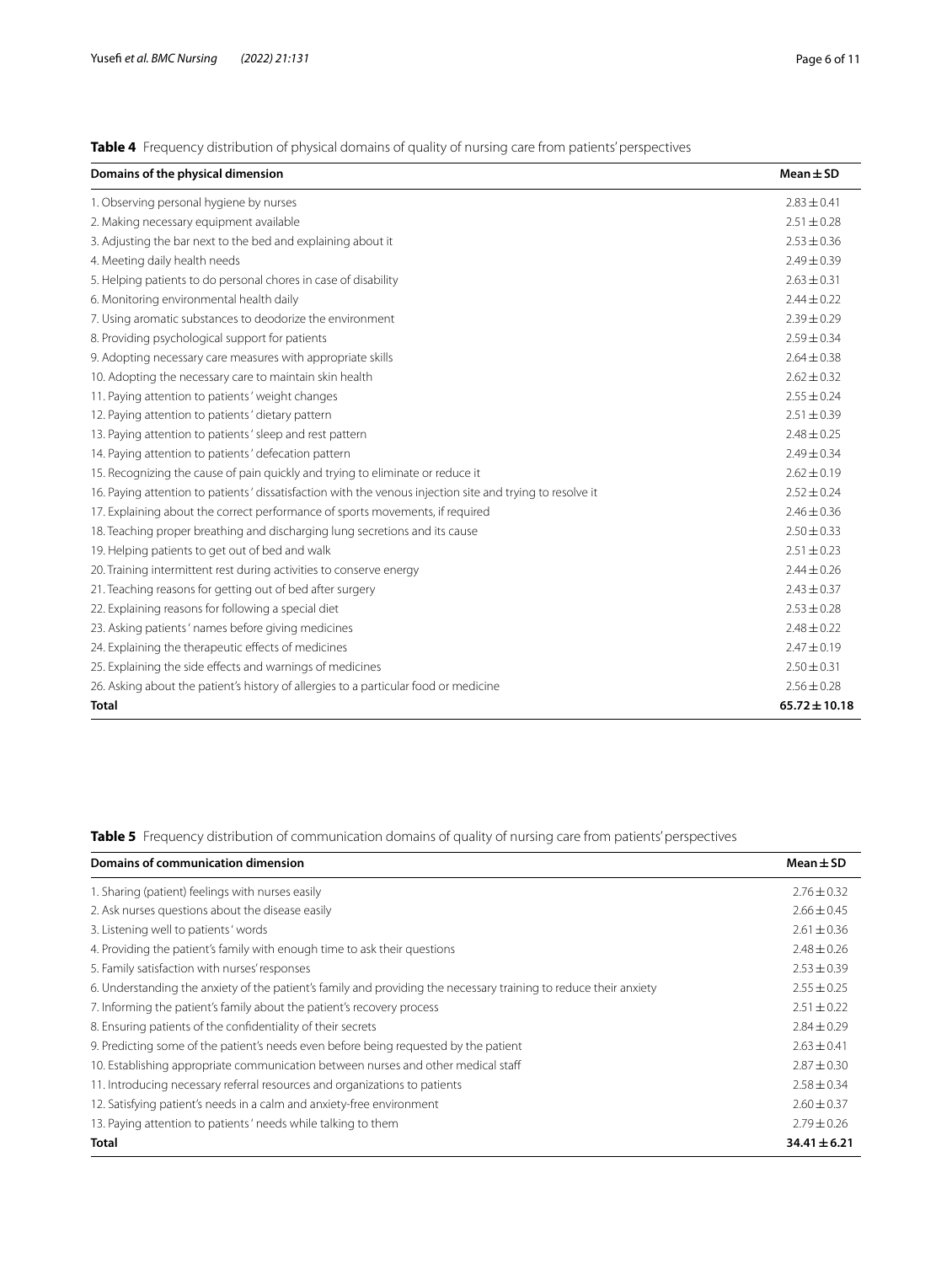|                            | The main research variable  Demographic specifications  Category |                               | $Mean \pm SD$<br>quality of nursing care | Type of test and<br>significance      |             |
|----------------------------|------------------------------------------------------------------|-------------------------------|------------------------------------------|---------------------------------------|-------------|
|                            |                                                                  |                               |                                          | Pearson<br>correlation<br>coefficient | P-Value*    |
| Quality of<br>nursing care | Age                                                              | < 20                          | 189.56 ± 16.88                           | 0.536                                 | 0.03        |
|                            |                                                                  | $20 - 35$                     | 190.49 ± 17.62                           |                                       |             |
|                            |                                                                  | $36 - 50$                     | 192.64 ± 19.31                           |                                       |             |
|                            |                                                                  | >50                           | 193.19 ± 20.11                           |                                       |             |
|                            |                                                                  |                               |                                          | t-test (t)                            | $P$ -Value* |
|                            | Sex                                                              | Male                          | 189.66 ± 18.65                           | 1.921                                 | 0.01        |
|                            |                                                                  | Female                        | 193.29 ± 19.87                           |                                       |             |
|                            | Place of residence                                               | Rural                         | 197.76 ± 20.34                           | 1.873                                 | 0.02        |
|                            |                                                                  | Urban                         | 185.19 ± 16.24                           |                                       |             |
|                            |                                                                  |                               |                                          | ANOVA (F)                             | $P$ -Value* |
|                            | Marital status                                                   | Single                        | $196.43 \pm 20.28$                       | 1.501                                 | 0.11        |
|                            |                                                                  | Married                       | 192.49 ± 19.76                           |                                       |             |
|                            |                                                                  | Divorced                      | 187.61 ± 17.84                           |                                       |             |
|                            |                                                                  | Widowed                       | 189.36 ± 18.47                           |                                       |             |
|                            | Level of education                                               | Illiterate                    | 193.64 ± 19.29                           | 1.224                                 | 0.10        |
|                            |                                                                  | Primary<br>school             | 195.89 ± 20.14                           |                                       |             |
|                            |                                                                  | Middle<br>school              | 189.71 ± 18.57                           |                                       |             |
|                            |                                                                  | Diploma<br>and higher         | $186.63 \pm 17.88$                       |                                       |             |
|                            | Income level                                                     | No income                     | 194.87 ± 19.18                           | 1.144                                 | 0.16        |
|                            |                                                                  | 10-20 million<br><b>Rials</b> | 196.59±20.32                             |                                       |             |
|                            |                                                                  | 21-30 million<br><b>Rials</b> | 188.57 ± 18.35                           |                                       |             |
|                            |                                                                  | > 30 million<br><b>Rials</b>  | 185.86 ± 17.72                           |                                       |             |

<span id="page-6-0"></span>**Table 6** Relationship between the quality of nursing care from patients' perspectives and their demographic specifications

\* *P*-Value; Correlation is signifcant at the 0.05 level

cause of pain quickly and trying to eliminate or reduce it, using aromatic substances to deodorize the environment, etc. by nurses and nursing managers seems necessary.

Another dimension was the quality of nursing care in communication. From the patients' perspectives in this study, the quality of nursing care in communication was between moderate levels. Neishabory et al. declared that the quality of nursing care in the communication dimension was acceptable from the perspective of 24.7% of patients [\[32](#page-9-7)]. Haghighi Khoshkho et al. revealed that most patients reported low quality of care in the communication dimension [\[35\]](#page-9-10). In addition, in the study of Jamsahar et al., 41.3% of nurses reported the quality of nursing care in the communication dimension as desirable [[58](#page-9-19)]. In this regard, Fallowfeld and Jenkins emphasize that the efective and useful relationship of the nurse with the patient leads to a level of recovery, pain control and adherence to treatment regimens and improve the patient's mental and psychological function  $[66]$  $[66]$  $[66]$ . The Joint Accreditation Commission of Health Care Institutions also found that poor communication could afect patient's safety and satisfaction with the quality of care [[67\]](#page-9-29).

Since nurses' primary task is to meet the patient's basic needs by communicating, intervening, helping, and assisting in treatment, the quality of nursing care will increase if they can communicate properly with patients, and patients will be more satisfed if the provided care is appropriate and accurate [\[32](#page-9-7)]. Moreover, promoting communication skills increases the quality of services in communication dimensions. In general, not understanding patients' needs and desires by the nursing staf can be considered as the most important factor afecting nurses' non-response. By promoting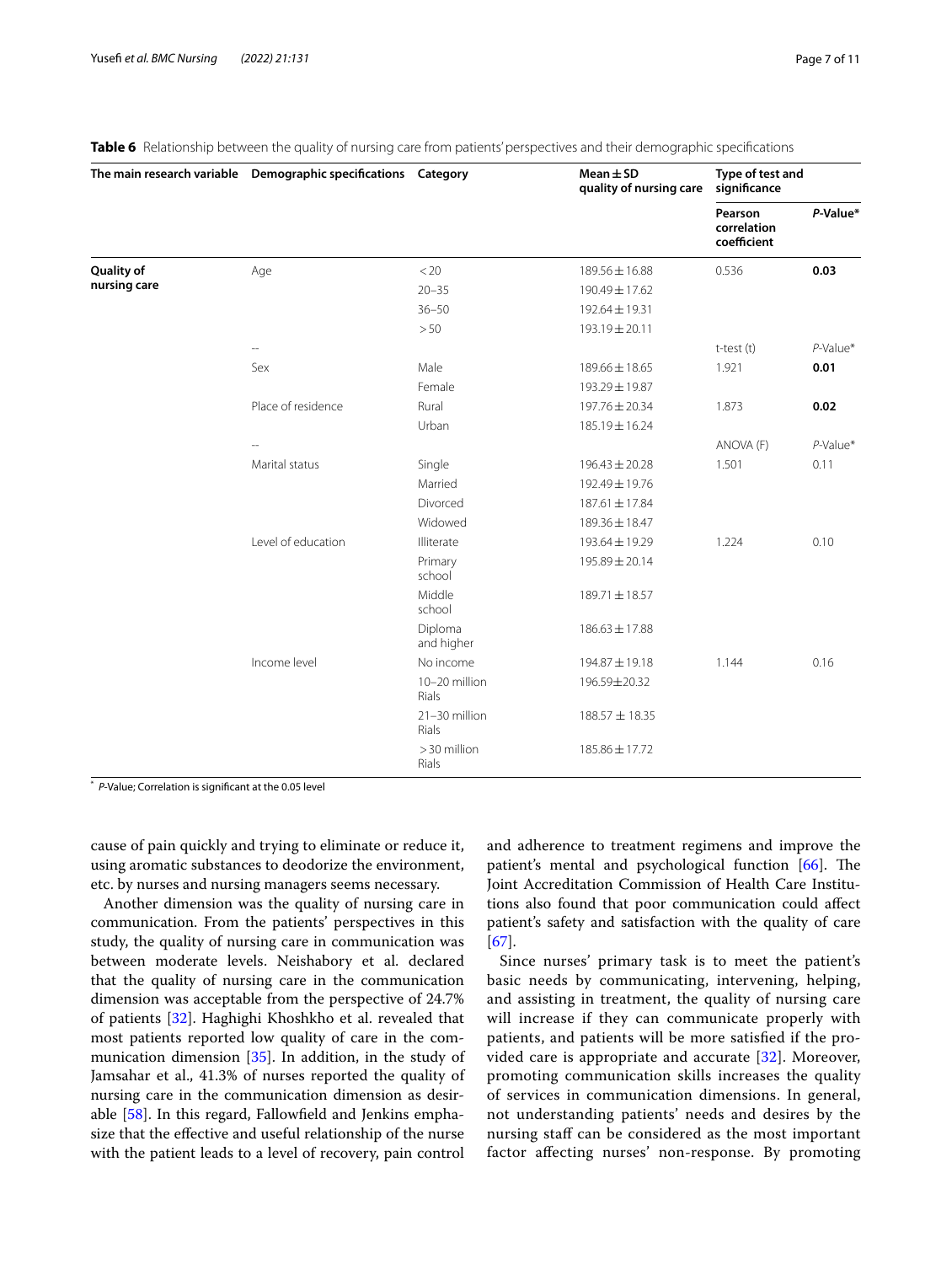nurses' communication skills, especially the art of listening and inducing a sense of human dignity, it is possible to increase nurses' understanding of patients' needs and wants [[56](#page-9-17)].

Findings confrmed a positive relationship between age and nurses services quality, indicating that with increasing the age, patients showed better view of nurses services quality. The perceived quality of nursing services was subject to patients' sex and place of residence. In this regard, the fndings of a study by Lee et al. in Canada conducted on 1866 patients showed that the age variable was signifcantly associated with their views on the quality of services [\[68](#page-9-30)]. Akin and Erdogan's study in Turkey also found that there was a statistically signifcant relationship between patients' satisfaction with nursing care and patients' age and sex, so that older patients and female patients were more satisfed with the quality of nursing services. [\[69\]](#page-9-31). Adam et al. Also reported a statistically signifcant diference in the quality of nursing services based on patients' age [[70\]](#page-10-0).

Regarding the sex variable, in the studies of Abbasi Farajzadeh et al. [[49\]](#page-9-32) and EI- Nagger et al., [[71\]](#page-10-1) the level of satisfaction with nursing care was higher in male patients than female patients. The results of Taghavi Larijani and Najaf's research showed that patients' satisfaction with nursing services was diferent according to sex [[72\]](#page-10-2). The difference in views between female and male patients may be due to the female-male relationship or behavioral differences between the sexes. The high average score of quality of nursing services from the perspective of women compared to men may be related to their emotional personality and maternal role. Women generally pay more attention to intangible aspects of services provided by nurses and percept the nursing services mostly from the communication and psychological aspects.

According to the fndings of the present study, the study of Woldeyohanes et al. showed a signifcant diference in the quality of nursing services from the patients' point of view according to their location [\[73](#page-10-3)], so that patients living in rural areas had higher satisfaction with the quality of nursing services. It seems that one of the reasons for this result could be cultural and social diferences and lower expectations of patients living in rural areas. It also seems that due to the lack of access to health services in rural areas compared to urban residents in Iran, when rural residents receive medical services from nurses, they would manifest much more positive feedback as opposed to those who receive such services frequently in rural areas. In addition, urban residents commonly beneft more from health services and are more oriented about how to receive such services, leading to becoming more sensitive to the services they receive; all would place

them in a situation with high expectations toward the quality of the nursing services that they may need.

Based on the fndings of this study, the quality of nursing services from the perspective of patients with primary school education and income of 10–20 million Rials (380.735–764.47 US \$), as well as single patients, was better compared to their peers, but this diference was not statistically signifcant. Consistent with the present study, in Akin and Erdogan's study in Turkey [\[69](#page-9-31)] and Alhusban and Abualrub's study in Jordan [\[74](#page-10-4)], there was no statistically signifcant relationship between nursing care satisfaction and patients' education level. However, in the study of Lee et al., the satisfaction of patients with higher education was lower than that of patients with lower education [[68](#page-9-30)].

Various studies have considered the level of education of patients as an infuential factor on their view of the quality of nursing services [\[40](#page-9-33), [75–](#page-10-5)[77](#page-10-6)]. Regarding the income variable, the results of studies by Abbasi Farajzadeh et al. [[49](#page-9-32)] and Tavasoli et al. [\[78](#page-10-7)] showed that there is an inverse relationship between patients' income level and their satisfaction with nursing care; hence, that with increasing patients' monthly income, their level of satisfaction with nursing care decreased. People with higher education and income seem to have lower satisfaction and lower quality of nursing services for reasons such as higher expectations of the health care system, more social communication, better access to information resources, and greater ability to identify system deficiencies. Contrary to the fndings of this study, Garroutte and Robert in their study reported a statistically signifcant relationship between patients' satisfaction with the quality of nursing services based on marital status [[79\]](#page-10-8) that one of the reasons for this diference could be diferent in the sample.

#### **Conclusion**

According to the fndings, the quality of nurses 'care was evaluated from the patients' perspectives at a moderate level. Accordingly, nursing managers and hospital officials are recommended to pay attention to how nursing care is provided as well as the quality of the ofered services. It is also necessary to hold courses and workshops with an emphasis on promoting nurses' communication skills to promote the quality of nursing care. Further attention should also be paid to the observance of accreditation standards to provide care services to patients by nurses. Due to their diferent backgrounds and diferent experiences, patients and nurses have diferent perceptions and perspectives on the quality of care services. Accordingly, it is necessary to re-evaluate the quality care standards using a client-centered approach to take measures to increase the appropriate relationship between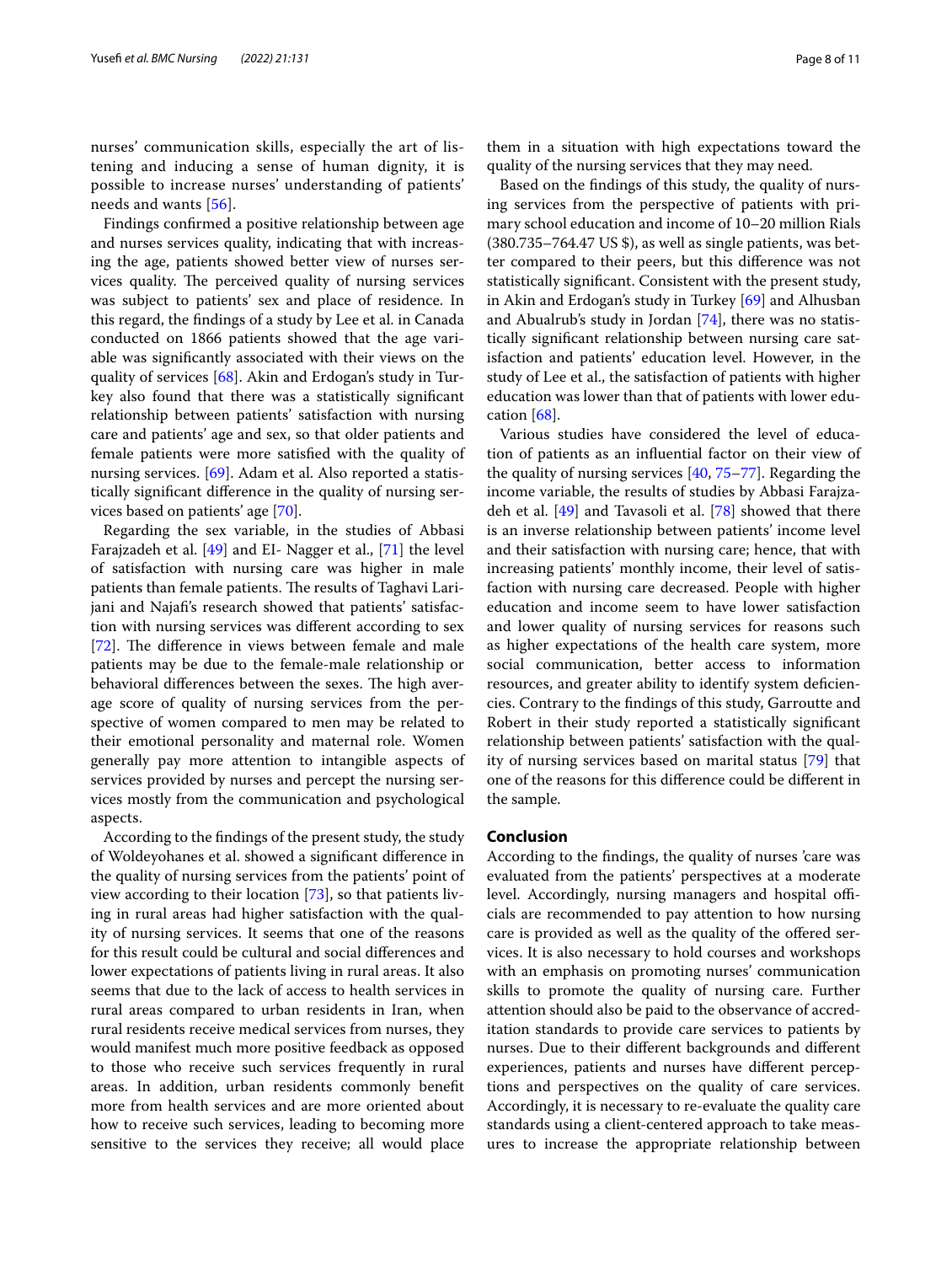patients and nurses and consider patients' psychosocial needs. This shortens the length of the patient's hospital stay and reduces the costs imposed on the treatment system.

One of the limitations of this study was that only the patients' views and opinions were examined and nurses' perspectives were not assessed. In contrast, one of the strengths of this study was the large sample size of the study.

#### **Acknowledgements**

The present study was extracted from a research project approved by the Vice-Chancellor for Research in the Shiraz University of Medical Sciences (No. 21341). The researchers would like to express their gratitude to the esteemed Vice Chancellor for Research for his material and spiritual support in this study. All the participants in the study are also appreciated.

#### **Authors' contributions**

ARY and GM have designed the study and prepared the initial draft, SRS, ZK, JB and MMM have participated in data collection and data analysis. ARY and GM have technically edited the manuscript and fnalized the draft. GM has supervised the whole study. All authors have read and approved the manuscript.

#### **Funding**

There was no funding.

#### **Availability of data and materials**

All the data is presented as a part of tables or fgures. Additional data can be requested from the corresponding author.

#### **Declarations**

#### **Ethics approval and consent to participate**

This study is approved by Shiraz University of Medical Sciences Ethics Committee with the ID number of Code IR.SUMS.REC.1399.986. All the methods were carried out in accordance with relevant guidelines and regulations. Meanwhile, informed consent was obtained from all subjects and/or their legal guardian(s).

#### **Consent for publication**

Not applicable.

#### **Competing interests**

The authors declared that they have no confict of interests with any person or entity, or organization.

#### **Author details**

<sup>1</sup> Department of Public Health, School of Health, Jiroft University of Medical Sciences, Jiroft, Iran. <sup>2</sup>Dr. Mir Hospital, Shiraz University of Medical Sciences, Shiraz, Iran. <sup>3</sup> Health Human Resources Research Center, School of Health Management and Information Sciences , Shiraz University of Medical Sciences, Shiraz, Iran. <sup>4</sup>Student Research Committee, School of Management and Information Sciences, Shiraz University of Medical Sciences, Shiraz, Iran. Department of Occupational Health Engineering, School of Public Health, Shahid Sadoughi University of Medical Scince, Yazd, Iran. <sup>6</sup>Pharmacoeconomics and Pharmaceutical Administration, School of Pharmacy, Shahid Beheshti University of Medical Sciences, Tehran, Iran. <sup>7</sup> Nottingham Business School, Nottingham Trent University, Nottingham, UK.

#### Received: 11 December 2021 Accepted: 16 May 2022 Published online: 27 May 2022

#### **References**

<span id="page-8-0"></span>1. Androniceanu A, Sabie OM, Pegulescu A. An integrated approach of the human resources motivation and the quality of health services.

Theoretical and Empirical Researches in Urban Management. 2020;15(1):42–53.

- <span id="page-8-1"></span>2. Raadabadi M, Bahadori M, Ravangard R, Mousavi SM. Comparing the quality of nursing services between two public and private hospitals. International Journal of Healthcare Management. 2017;10(4):252–8.
- <span id="page-8-2"></span>Barati O, Najibi M, Yusefi AR, Dehghan H, Delavari S. Outsourcing in Shiraz University of Medical Sciences; a before and after study. J Egypt Public Health Assoc. 2019;94(1):1–8.
- <span id="page-8-3"></span>4. Ryu JI, Kim K. The infuence of nursing care integration services on nurses' work satisfaction and quality of nursing care. J Nurs Manag. 2018;26(8):1024–32.
- <span id="page-8-4"></span>5. Sagong H, Lee GE. Person-centered care and nursing service quality of nurses in long-term care hospitals. J Korean Acad Community Health Nurs. 2016;27(4):309–18.
- <span id="page-8-5"></span>6. Nadi A, Shojaee J, Abedi G, Siamian H, Abedini E, Rostami F. Patients' expectations and perceptions of service quality in the selected hospitals. Medical Archives. 2016;70(2):135.
- <span id="page-8-6"></span>7. Gupta KS, Rokade V. Importance of quality in health care sector: A review. J Health Manag. 2016;18(1):84–94.
- <span id="page-8-7"></span>8. Bowers J, Cheyne H. Reducing the length of postnatal hospital stay: implications for cost and quality of care. BMC Health Serv Res. 2016;16:16.
- <span id="page-8-8"></span>9. Vanholder R, Annemans L, Brown E, Gansevoort R, Gout-Zwart JJ, Lameire N, et al. Reducing the costs of chronic kidney disease while delivering quality health care: a call to action. Nat Rev Nephrol. 2017;13(7):393–409.
- <span id="page-8-9"></span>10. Nugraheni R, Kirana GR. The analysis quality of service and patient satisfaction participants of health BPJS in interior services in hospital X of Kediri City. Journal of Global Research in Public Health. 2018;3(1):9–17.
- <span id="page-8-10"></span>11. Armstrong G. Quality and safety education for nurses teamwork and collaboration competency: Empowering nurses. The Journal of Continuing Education in Nursing. 2019;50(6):252–5.
- <span id="page-8-11"></span>12. Lee MJ, Yoon SH, Cho YC. Relationship between psychosocial factors, job stress contents, fatigue symptoms and quality of nursing services among general hospital nurses. Journal of the Korea Academia-Industrial cooperation Society. 2016;17(8):569–81.
- <span id="page-8-12"></span>13. Nikmanesh P, Mohammadzadeh B, Nobakht S, Yusef AR. Nurses Communication Skills Training and Its Efect on Patients' Satisfaction in Teaching Hospitals of Shiraz University of Medical Sciences. Iran J Health Sci. 2018;6(4):22–9.
- <span id="page-8-13"></span>14. Nomura AT, Pruinelli L, Da Silva MB, Fátima Lucena A, Abreu Almeida M. Quality of electronic nursing records: the impact of educational interventions during a hospital accreditation process. CIN: Comp Informa Nur. 2018;36(3):127–32.
- <span id="page-8-14"></span>15. Bayraktar AK, Sivrikaya SK. Nursing Ethics in the Emergency Department/Acil Servis Hemsirelik Hizmetlerinde Etik. Journal of Education and Research in Nursing. 2018;15(1):57–63.
- <span id="page-8-15"></span>16. Karaca A, Durna Z. Patient satisfaction with the quality of nursing care. Nurs Open. 2019;6(2):535–45.
- <span id="page-8-16"></span>17. Ryan C, Powlesland J, Phillips C, Raszewski R, Johnson A, Banks-Enorense K, et al. Nurses' perceptions of quality care. J Nurs Care Qual. 2017;32(2):180–5.
- <span id="page-8-17"></span>18. Ndengeyingoma A, Ruel J. Nurses' representations of caring for intellectually disabled patients and perceived needs to ensure quality care. J Clin Nurs. 2016;25(21–22):3199–208.
- <span id="page-8-18"></span>19. Schroyer CC, Zellers R, Abraham S. Increasing registered nurse retention using mentors in critical care services. Health News. 2016;35(3):251–65.
- <span id="page-8-19"></span>20. Barkhordari-Sharifabad M, Ashktorab T, Atashzadeh-Shoorideh F. Ethical leadership outcomes in nursing: A qualitative study. Nurs Ethics. 2018;25(8):1051–63.
- <span id="page-8-20"></span>21. Nantsupawat A, Nantsupawat R, Kunaviktikul W, Turale S, Poghosyan L. Nurse burnout, nurse-reported quality of care, and patient outcomes in Thai hospitals. J Nurs Scholarsh. 2016;48(1):83–90.
- <span id="page-8-21"></span>22. Bakhteari Z, Hanif N, Amini K, Jafari VN. Quality of Nursing Services in Dialysis Center of Valiasr Hospital in Zanjan from Nurses and Patients' Viewpoint Using the SERVQUAL Model. Iran J Nurs. 2018;31(113):18–29.
- <span id="page-8-22"></span>23. Mollaoğlu M, Çelik P. Evaluation of emergency department nursing services and patient satisfaction of services. J Clin Nurs. 2016;25(19–20):2778–85.
- <span id="page-8-23"></span>24. Mensa M, Taye A, Katene S, Abera F, Ochare O. Determinants of patient satisfaction towards inpatient nursing services and its associated factors in, Gamo Gofa zone, SNNPR, Ethiopia, April 2017. MOJ Clin Med Case Rep. 2017;7(3):238–47.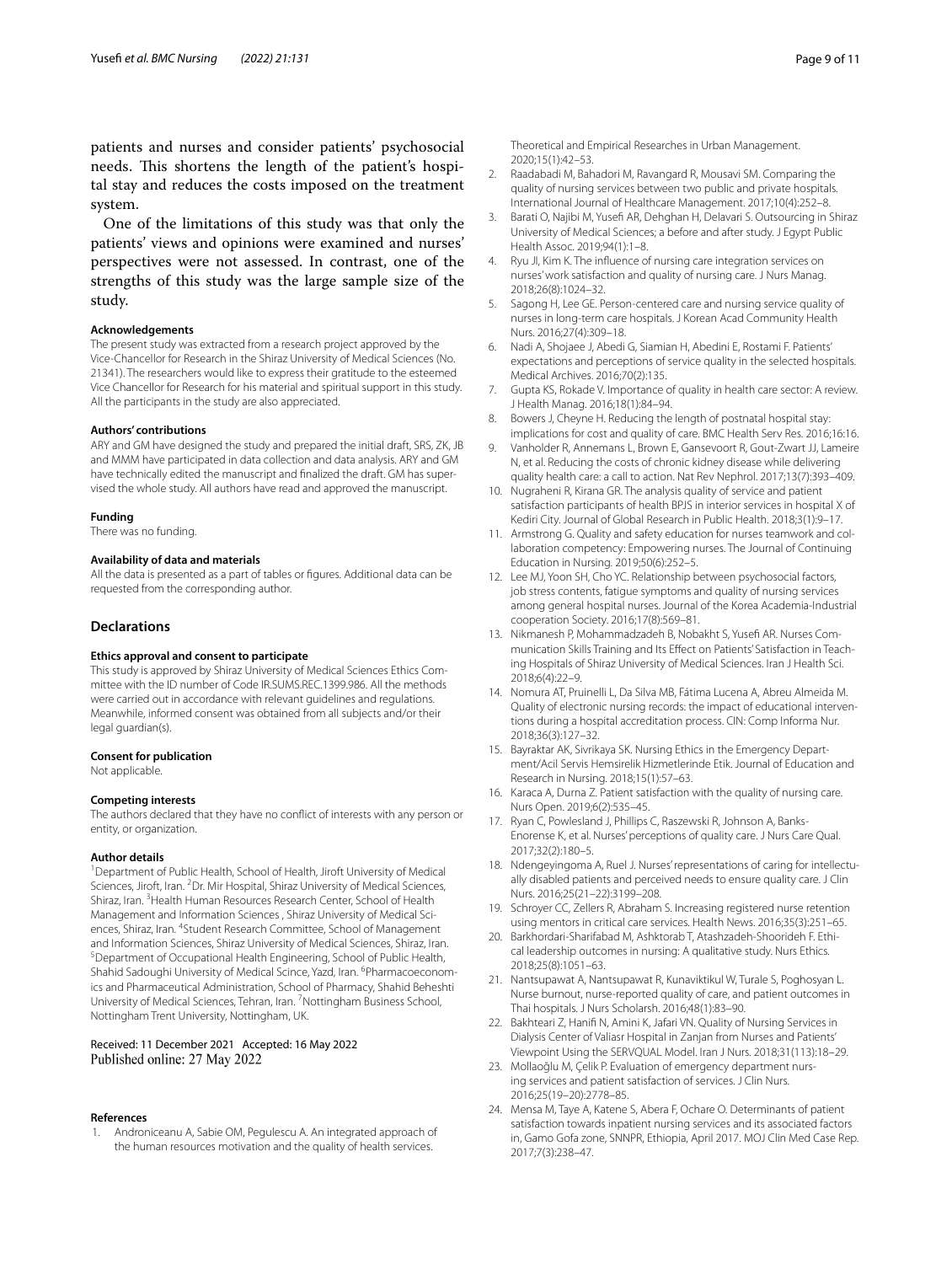- <span id="page-9-0"></span>25. Peyrovi H, Bahadori A, Ashghali- Farahani M, Haghani H. Comparison of inpatients' satisfaction with diferent domains of nursing care. Quarterly Journal of Nursing Management. 2013;2(1):59–66.
- <span id="page-9-1"></span>26. Aiken LH, Sermeus W, Van den Heede K, Sloane DM, Busse R, McKee M, et al. Patient safety, satisfaction, and quality of hospital care: cross sectional surveys of nurses and patients in 12 countries in Europe and the United States. BMJ. 2012;344: e1717.
- <span id="page-9-2"></span>27. Vogus TJ, McClelland LE. When the customer is the patient: Lessons from healthcare research on patient satisfaction and service quality ratings. Hum Resour Manag Rev. 2016;26(1):37–49.
- <span id="page-9-3"></span>28. Elewa A, Elkattan BA. Effect of an educational program on improving quality of nursing care of patients with thalassemia major as regards blood transfusion. American Journal of Nursing Research. 2017;5(1):13–21.
- <span id="page-9-4"></span>29. Lu SJ, Kao HO, Chang BL, Gong SI, Liu SM, Ku SC, et al. Identifcation of quality gaps in healthcare services using the SERVQUAL instrument and importance-performance analysis in medical intensive care: a prospective study at a medical center in Taiwan. BMC Health Serv Res. 2020;20(1):1–11.
- <span id="page-9-5"></span>30. Karaca A, Durna Z. Patient satisfaction with the quality of nursing care. Nurs Open. 2019;6(2):535–45.
- <span id="page-9-6"></span>31. MohajjelAghdam A, Hassankhani H, Zamanzadeh H, Khameneh S, Moghaddam S. Nurses' Performance on Iranian Nursing Code of Ethics from Patients' Perspective. Iran J Nurs. 2013;26(84):1–11.
- <span id="page-9-7"></span>32. Neishabory M, Raeisdana N, Ghorbani R, Sadeghi T. Nurses' and patients' viewpoints regarding quality of nursing care in the teaching hospitals of Semnan University of Medical Sciences, 2009. Koomesh. 2010;12(2):134–43.
- <span id="page-9-8"></span>33. Shannon SE, Mitchell PH, Cian KC. Patients, Nurses, and physicians have difering views of quality of critical care. J Nur Schol. 2002;34:173–9.
- <span id="page-9-9"></span>34. Sheikhi MR, Javad A. Patients' satisfaction of medical services in Qazvin educational hospitals. J Qazvin Univ Med Sci. 2004;29:62–6.
- <span id="page-9-10"></span>35. Haghighi Khoshkho N. The quality of nursing care from nurses and patients viewpoints in the Teaching hospitals of Tabriz university of Medical Sciences. [MA thesis]. Tabriz: Tabriz University of Medical Sciences; 2004.
- <span id="page-9-11"></span>36. Fatehi R, Nezal A, Motalebi A. Nurses'and elderly's'viewpoints regarding quality of nursing care in the educational hospitals of sanandaj city. The J Urmia Nurs Midwifery Fac. 2019;16(11):779–86.
- <span id="page-9-12"></span>37. Gholjeh M, Dastoorpour M, Ghasemi A. The Relationship between Nursing Care Quality and Patients Satisfaction among Hospitals afliated to Zahedan University of Medical Sciences in 2014. Jorjani Biomed J. 2015;3(1):68–81.
- <span id="page-9-13"></span>38. Dabirian A, Zolfaghari H, Saidi ZA, Alavi-Majd H. Views of AIDS patients regarding nursing care quality in healthcare centers afliated to Shaheed Beheshti and Tehran Universities of Medical Sciences. Advances in Nursing & Midwifery. 2008;17(61):39–45.
- 39. Nabili A, Bastani F. Evaluate quality of nursing care from the viewpoint of elderly patients under hemodialysis in selected Medical Education Centers of Iran University of Medical Sciences, 2018. Iran J Nurs Res. 2020;15(3):10–21.
- <span id="page-9-33"></span>40. Joolaee S, Hajibabaee F, Jalal EJ, Bahrani N. Assessment of Patient Satisfaction from Nursing Care in Hospitals of Iran University of Medical Sciences. HAYAT. 2011;17(1):35–44.
- 41. Hajian K. Satisfaction of hospitalized patients of health care services in Shahid Beheshti and Yahyanezhad hospitals of Babol. Journal of Babol University of Medical Sciences. 2007;9(2):51–60.
- 42. Gholjeh M, Ghaljaee F, Mazloom A. Correlation between nurses' practice ability and patient satisfaction of nursing care. Pub Shahid Beheshti School of Nursing and Midwifery. 2008;18(63):12–9.
- 43. Chao M, Shih CT, Hsu SF. Nurse occupational burnout and patient-rated quality of care: The boundary conditions of emotional intelligence and demographic profles. Jpn J Nurs Sci. 2016;13(1):156–65.
- <span id="page-9-23"></span>44. Gishu T, Weldetsadik AY, Tekleab AM. Patients' perception of quality of nursing care; a tertiary center experience from Ethiopia. BMC Nurs. 2019;18(1):1–6.
- <span id="page-9-14"></span>45. Mrayyan MT. Jordanian nurses' job satisfaction, patients' satisfaction and quality of nursing care. Int Nurs Rev. 2006;53(3):224–30.
- <span id="page-9-15"></span>46. Khaki S, Esmaeilpourzanjani S, Mashouf S. Nursing cares quality in nurses. Scientifc Journal of Nursing, Midwifery and Paramedical Faculty. 2018;3(4):1–14.
- 47. Dehghani A, Ordoubadi N, Shamsizadeh M, AM Nasab P, Talebi M. Perspective of patients about compliance with standards of professional ethics in nursing practice. J nur educ. 2014;3(2):76–84.
- 48. Miri K, Keshavarz A, Shirdelzadeh S, Parsa P. The relationship between nurses' spiritual intelligence and quality of nursing care based on nurses'& patients' viewpoints. J Urmia Nurs Midwifery Fac. 2015;13(6):518–24.
- <span id="page-9-32"></span>49. AbbasiFarajzadeh M, Vahedian-Azimi A, MirJavadi SA, Karimi L. Survey of the Patients' Satisfaction with Services provided in an Iranian Naval Hospital in 2019: A Cross-sectional Study. J Mar Med. 2019;1(3):170–9.
- 50. Alasad J, Tabar NA, AbuRuz ME. Patient satisfaction with nursing care. J Nurs Adm. 2015;45(11):563–8.
- 51. Mogadasiyan S, Abdolahzadeh F, Rahmani A, Nikanafar A, Firoziyan A. Satisfaction with nursing care and related factors in hospitalized cancer patients in Shahid Ghazi hospital in Tabriz. Journal of Urmia Nursing & Midwifery Faculty. 2013;11(7):498–506.
- 52. Mudallal RH, Saleh MY, Al-Modallal HM, Abdel-Rahman RY. Quality of nursing care: the infuence of work conditions and burnout. International Journal of Africa Nursing Sciences. 2017;7:24–30.
- 53. Ríos-Risquez MI, García-Izquierdo M. Patient satisfaction, stress and burnout in nursing personnel in emergency departments: A cross-sectional study. Int J Nurs Stud. 2016;59:60–7.
- 54. Tornvall E, Wilhelmsson S. Quality of nursing care from the perspective of patients with leg ulcers. J Wound Care. 2010;19(9):388–95.
- <span id="page-9-16"></span>55. Grondahl W, Muurinen H, Katajisto J, Suhonen R, Leino-Kilpi H. Perceived quality of nursing care and patient education: a cross-sectional study of hospitalised surgical patients in Finland. BMJ Open. 2019;9(4): e023108.
- <span id="page-9-17"></span>56. Ebrahimian T, Salehi A, Rejalian F, Jabbari A. Evaluation of the nursing services quality from the patient perspective by using the Kano and SERVQUAL combines model. Health Research Journal. 2017;2(2):117–23.
- <span id="page-9-18"></span>57. Zamanzadeh V, Moghadasiyan S, Vali Zadeh L, Haghighi KN. Comparing the patients and nurses viewpoints about the nursing care quality Ofered in educational hospital. Journal of Nursing and Midwifery of Tabriz Medical Sciences University. 2004;1(2):4–12.
- <span id="page-9-19"></span>58. Jamsahar M, Khaki S, EsmeilpourZanjani S, Mashouf S. Comparison of quality of nursing cares from the perspective of nurses and patients. Scientifc Journal of Nursing, Midwifery and Paramedical Faculty. 2020;5(4):72–83.
- <span id="page-9-20"></span>59. Lipp MEN, Frare A, Santos FU. Efeitos de variáveis psicológicas na reatividade cardiovascular em momentos de stress emocional. Estud Psicol. 2007;24(2):161–7.
- <span id="page-9-21"></span>60. Hylen U, Kjellin L, Pelto-Piri V, Warg LE. Psychosocial work environment within psychiatric inpatient care in Sweden: Violence, stress, and value incongruence among nursing staff. Int J Ment Health Nurs. 2018;27(3):1086–98.
- <span id="page-9-22"></span>61. Hosseinzadeh H, Mohammadi M, Shamshiri M. The study of caring behaviors and its determinant factors from the perspective of nurses in educational hospitals of Ardabil. Journal of Health and Care. 2019;21(3):203–11.
- <span id="page-9-24"></span>62. Li YS, Yu WP, Yang BH, Liu CF. A comparison of the caring behaviours of nursing students and registered nurses: implications for nursing education. J Clin Nurs. 2016;25(21–22):3317–25.
- <span id="page-9-25"></span>63. Hasson H, Arnetz JE. Nursing staff competence, work strain, stress and satisfaction in elderly care: a comparison of home-based care and nursing homes. J Clin Nurs. 2008;17(4):468–81.
- <span id="page-9-26"></span>64. Salimi S, Azimpour A, Fesharaki M, Mohammadzadeh S. Nurses' Perception of Importance of Caring Behaviors and Its Determinant factors. Journal of Urmia Nursing & Midwifery Faculty. 2012;10(1):51–60.
- <span id="page-9-27"></span>65. Hajinezhad M, Rafi F, Jafarjalal E, Haghani H. Relationship between nurse caring behaviors from patients' perspectives & their satisfaction. Iran J Nurs. 2007;20(49):73–83.
- <span id="page-9-28"></span>66. Fallowfeld L, Jenkins V. Efective communication skills are the key to good cancer care. Eur J Cancer. 1999;35(11):1592–7.
- <span id="page-9-29"></span>67. Hamdan-Mansour AM, Aboshaiqah AE, Thultheen IN, Salim WM, Azzeghaiby SN, Anani MA. Patients' satisfaction about nurses' competency in practicing communication skills. Life Science Journal. 2014;11(3):339–45.
- <span id="page-9-30"></span>68. Lee DS, Tu JV, Chong A, Alter DA. Patient satisfaction and its relationship with quality and outcomes of care after acute myocardial infarction. Circulation. 2008;118(19):1938–45.
- <span id="page-9-31"></span>69. Akin S, Erdogan S. The Turkish version of the Newcastle Satisfaction with Nursing Care Scale used on medical and surgical patients. J Clin Nurs. 2007;16(4):646–53.